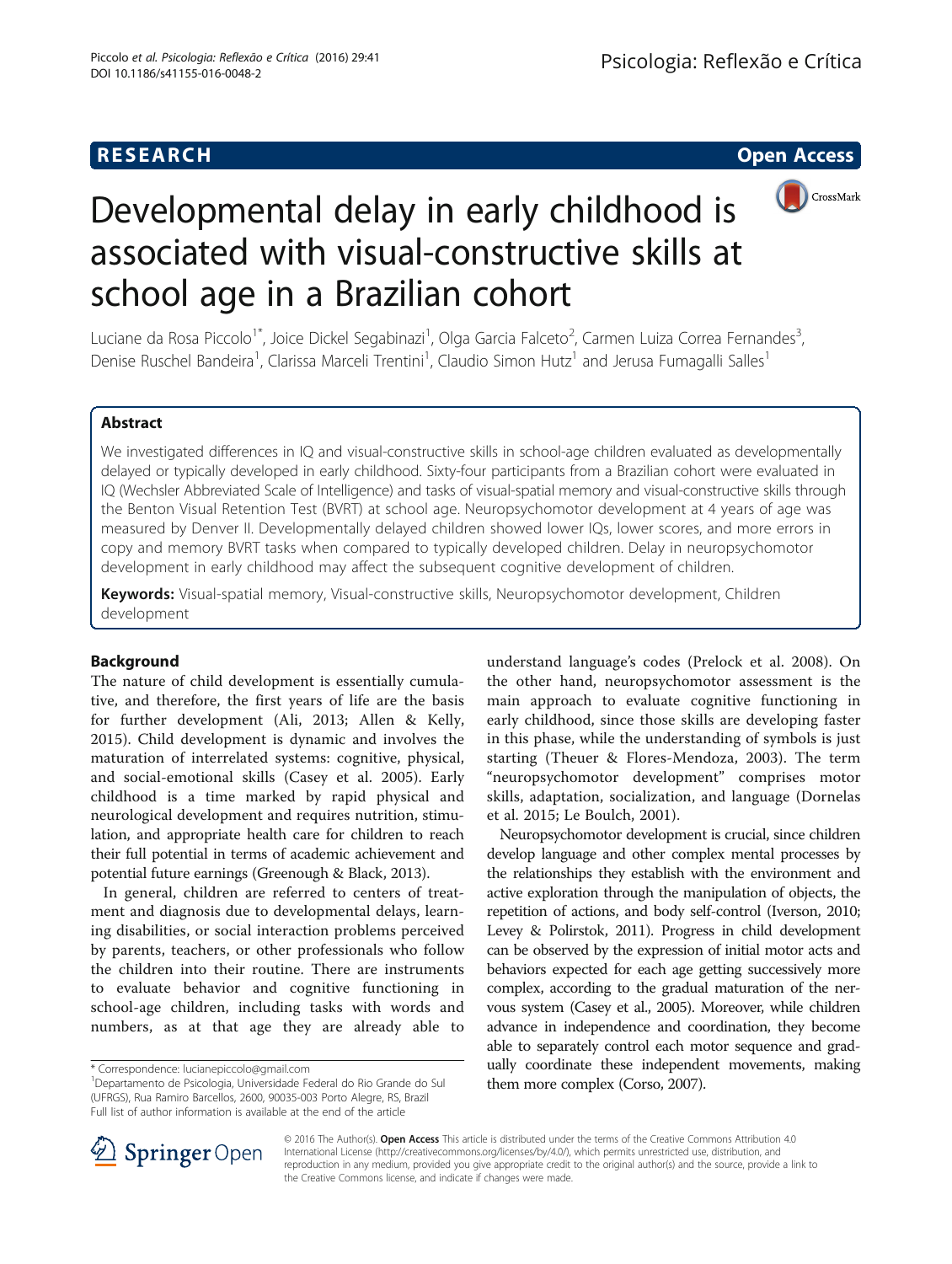Throughout the development, fine motor skills merge with visual skills, allowing the assessment of problem solving based on visual-motor skills, an essential function of intellectual development (Accardo et al. [2008;](#page-6-0) Lipkin & Schertz, [2008\)](#page-6-0). Visual-constructive skills require the coordination of fine motor skills with visual-spatial abilities and include not only the perception of objects and execution of movements but also planning and mental organization, essential capabilities to the development of more complex cognitive skills (Lanca et al. [2003\)](#page-6-0).

Delayed neuropsychomotor development has a negative impact on children's interactions in their environment, what may cause deficits in their performance of daily activities and further changes in the functioning of critical systems for learning, memory, and general reasoning (Hernandez & Caçola, [2015](#page-6-0); Wendt et al. [1984](#page-7-0)). It was estimated that about 200 million children (up to 5 years old) across the world present delays in their development (Grantham-McGregor et al., [2007\)](#page-6-0). In Brazil, it was reported that 3.3 % of the 3869 two-year-old children screened positive for suspected developmental delay (de Moura et al., [2010](#page-6-0)). Longitudinal studies have reported the relationship between neuropsychomotor delays and deficits on intelligence (Davis et al. [2007](#page-6-0); Murray et al. [2007\)](#page-7-0), language (Amaral et al. [2005\)](#page-6-0), academic achievement (Taanila et al. [2005](#page-7-0)), and socioemotional skills (Bart et al. [2007](#page-6-0)). Individuals who have marked delays in reaching developmental milestones in early childhood periods are at higher risk for a subsequent diagnosis of learning disability or intellectual deficit (Murray et al., [2007](#page-7-0); Murray et al., [2006](#page-7-0); Taanila et al., [2005\)](#page-7-0).

During early childhood, especially due to the sharp brain neuroplasticity, children's experiences may have long-lasting effects on the development of mental processes (Greenough & Black, [2013](#page-6-0); Skaliora, [2002\)](#page-7-0). In this sense, it is important to investigate the cognitive processes since early childhood so that delays or difficulties can be predicted and effective interventions can be planned. Based on this assumption, this study compared the performance of children reported as developmentally delayed at 4 years old and typically developed children on IQ, visual-spatial memory, and visual-constructive skills at school age.

# Methods

#### Participants

Participants were children who were recruited as a part of a larger birth cohort study on development in childhood. A detailed explanation of the objectives of the longitudinal study and the recruitment of participants can be found at Piccolo et al. [\(2012\)](#page-7-0). The participant families belong to an area covering 18,000 people, approximately, and are assisted by three health units of the "Conceição Hospital Group" (Porto Alegre, RS, Brazil). Through the records of the births in that hospital from December 1998 to December 1999, the families were invited to participate in the study. All the families that have agreed to participate in that study were included. The longitudinal study had four data collection phases: at children's 4 months of age ( $N = 146$ ) and then when children were 2 ( $N = 126$ ), 4 ( $N = 126$ ), and 9/10 years old ( $N = 70$ ).

For the present study, data were analyzed from a sample of 64 children (49.2 % male), participants for whom complete data were available on all variables assessed. At 4 years of age, children participating in this study were assigned as the developmentally delayed (DD) group  $(N = 39)$  or the typically developed (TD) group  $(N = 25)$  (Table [1](#page-2-0)) after neuropsychomotor assessment (Denver II). Table [1](#page-2-0) shows the demographics of the sample, confirming that both groups showed equivalent sociodemographic characteristics. By the time of the visual-constructive skill evaluation, children's age range from 9.7 to 11.8 years  $(M = 9.53$  years,  $SD = 1.52$ ). All participants were students from fourth to fifth grade from public schools, and their primary caregiver was their own mothers. The children were mostly from low socioeconomic status families, with average family income of about four minimum wages  $(M = 3.95, SD = 2.5; Table 1).$  $(M = 3.95, SD = 2.5; Table 1).$  $(M = 3.95, SD = 2.5; Table 1).$  In the interviews conducted by family therapists, families have reported that children have received no treatments since they were evaluated with Denver II.

#### Instruments

When the children were 4 years old, family therapists conducted interviews with participating families and collected socioeconomic data (socioeconomic status index) (MARPLAN, [2008\)](#page-6-0), family functioning (Global Assessment of Relational Functioning (GARF)), and maternal mental health (Self-Reporting Questionnaire  $(SRQ-20)$ ) scales. The *GARF scale* (Cronbach's alpha = .89; Falceto et al. [2000\)](#page-6-0) evaluates whether the family meets the affective and operational needs of its members in a fivepoint Likert scale  $(1 =$  dysfunctional;  $5 =$  satisfactory functioning). In addition, SRQ-20 (Mari & Williams, [1986\)](#page-6-0) was used to evaluate maternal emotional and physical symptoms associated with psychiatric disorders (Cronbach's alpha = .86). This scale consists of "yes or no" questions, and significant psychiatric morbidity is diagnosed when seven or more of the listed symptoms are reported.

The Denver II test (Drachler et al. [2007](#page-6-0); Frankenburg et al. [1992\)](#page-6-0) was used to evaluate the children's neuropsychomotor development. This test was designed for evaluating children from birth to 6 years of age and consists of 125 items that assess the child's socialization aspects within and outside the family environment; fine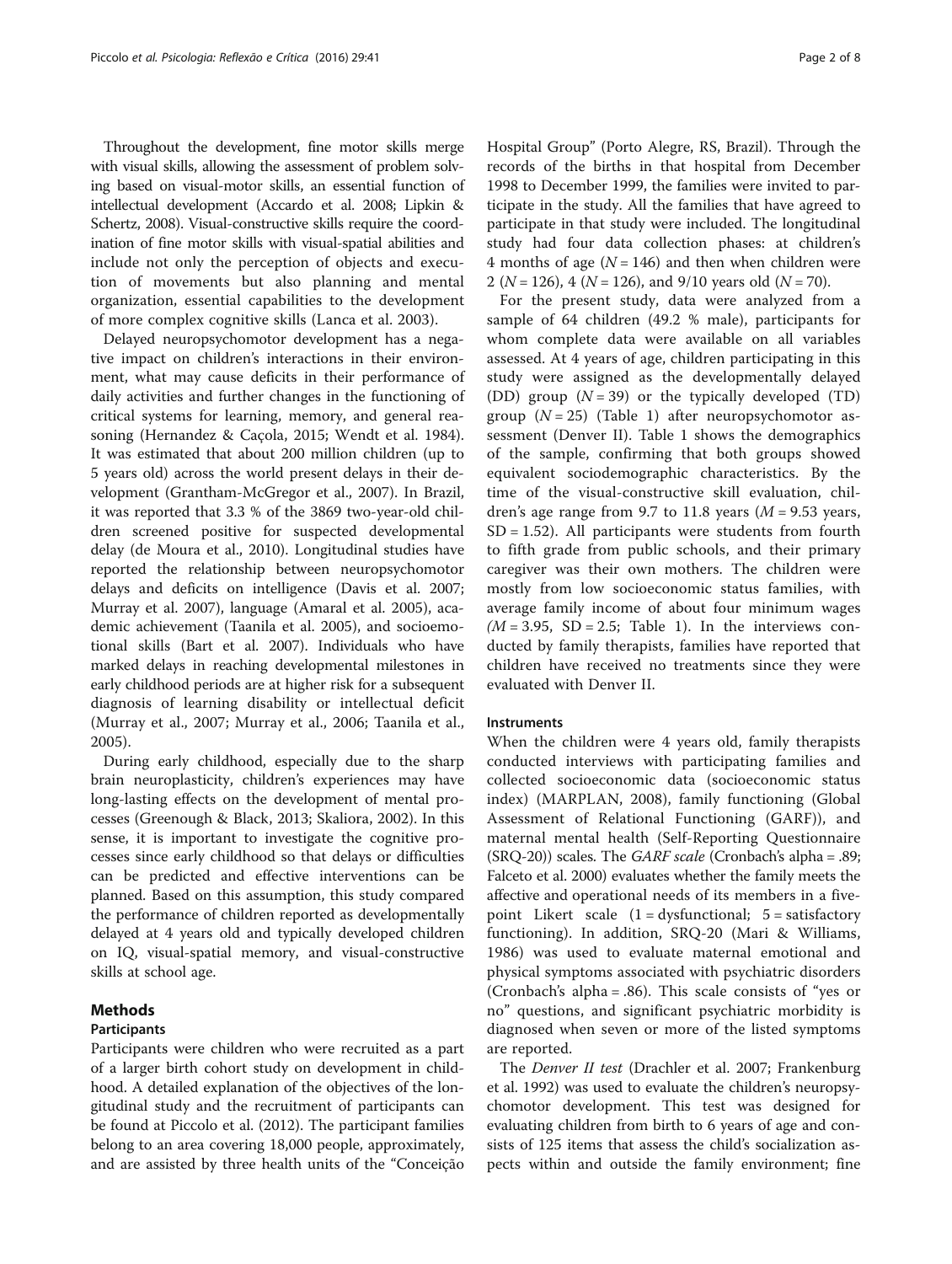#### <span id="page-2-0"></span>**Table 1** Sample demographics  $(N = 64)$

|                                                | Groups                               |                                |      |  |  |
|------------------------------------------------|--------------------------------------|--------------------------------|------|--|--|
|                                                | Developmentally delayed ( $N = 39$ ) | Typically developed $(N = 25)$ | p    |  |  |
|                                                | $M$ (SD) or % (M)                    | M (SD) or % (M)                |      |  |  |
| Age (years)                                    | 9.72(0.46)                           | 9.89(0.33)                     | .559 |  |  |
| Years of education                             | 3.54(0.64)                           | 3.71(0.62)                     | .384 |  |  |
| Female                                         | 41 % (16)                            | 60 % (15)                      | .260 |  |  |
| Male                                           | 59 % (23)                            | 40 % (10)                      | .317 |  |  |
| <b>SES</b>                                     | 3.63(0.75)                           | 3.36(0.95)                     | .378 |  |  |
| Maternal mental health (SRQ) (early childhood) | 4.75(3.10)                           | 4.35(3.81)                     | .439 |  |  |
| Family functioning (GARF) (early childhood)    | 67.95 (16.38)                        | 71.46 (16.53)                  | .566 |  |  |
| Maternal mental health (SRQ) (school age)      | 6.64(5.09)                           | 5.10(3.65)                     | .134 |  |  |
| Family functioning (GARF) (school age)         | 64.51 (19.66)                        | 69.86 (17.19)                  | .230 |  |  |

SES socioeconomic status (income and parental education index), SRQ Self-Reporting Questionnaire, GARF Global Assessment of Relational Functioning

motor skills (eye/hand coordination, small object manipulation); gross motor skills (body motor control, sit, walk, jump); and language (sound production, ability to recognize, understand, and use the language). These items are recorded through direct observation of the children, and for some items, it is required to ask the mother if the children are able to perform a certain task or not. Taking into account the results of those evaluations, the examiner concluded if the child was typically developed or if he/she presents a developmental delay, comparing the child's development to what is expected of his/her correspondent age. In this study, the  $90<sup>th</sup>$  percentile of the Denver II test was the cutoff point to classify children as developmentally delayed, as recommended in the manual (Frankenburg et al., [1992](#page-6-0)).

At school age (9–10 years old), children were evaluated in IQ, visual-spatial memory, and visual-constructive skills and families answered the SRQ-20 and GARF again. After authorization from schools and parents/guardians (by signing the informed consent), the evaluation was performed with each child individually. There were two sessions (one for assessment of IQ and another for evaluation of other cognitive functions) with approximately 1 h each, in a school room prepared for testing. IQ was evaluated by composite of the Vocabulary and Matrix Reasoning subtests from the Wechsler Abbreviated Scale of Intelligence (WASI) (Trentini et al. [2014](#page-7-0)). This instrument was developed for use in individuals from 6 to 89 years old and consists of four subtests—Vocabulary, Cubes, Similarities, and Matrix Reasoning—that assess cognitive aspects, such as verbal knowledge, visual information processing, spatial and non-verbal reasoning, and fluid and crystallized intelligence (Yates et al., [2006\)](#page-7-0). The WASI may be comprised of two or four subtests, with the two-subtest version (Vocabulary and Matrix Reasoning composite) yielding only a Full Scale IQ estimate (Groth-Marnat, [2009\)](#page-6-0). Subtest raw scores are converted to T scores by way of tables in the manual. T scores can then be converted to either FSIQ-4 (all four subtests administered) or FSIQ-2 (only Vocabulary and Matrix Reasoning administered) standard scores, percentiles, and age equivalents.

The Brazilian version (Salles et al. [2016](#page-7-0); Segabinazi et al., [2013](#page-7-0)) of the Benton Visual Retention Test (BVRT) was used to assess visual-constructive abilities (copy task) and visual-spatial memory (memory task). The A (memory) and the C (copy) administration forms were combined with the C and the D stimulus forms, respectively. For the memory task, each of the 10 slides was presented to the participants for 10 s, and immediately after that, the memory image was requested. For the copy task, children were asked to copy another 10 figures presented. The total execution time, total correct and error scores, and the types of errors (distortions, omissions, perseverations, rotations, and misplacements) for both copy and memory tasks were analyzed.

#### Statistical analyses

Sample characteristics such as age, education and socioeconomic status (SES), family functioning and maternal mental health at early childhood, and school age were analyzed using descriptive statistics and group comparison tests (chi-squared and ANOVAs,  $p < .05$ ). Based on the Denver II scores (90 percentile), children were assigned to DD or TD. Then, the performance on IQ and BVRT tasks was compared between those groups. As the neurocognitive task variables did not show a normal distribution, we compared those outcomes using non-parametric tests (Mann-Whitney,  $p < .05$ ). Finally, chi-squared tests were performed to compare the frequency of children who presented scores below the milestone for their age ( $p < .05$ ). Statistical analyses were performed using SPSS 23 software.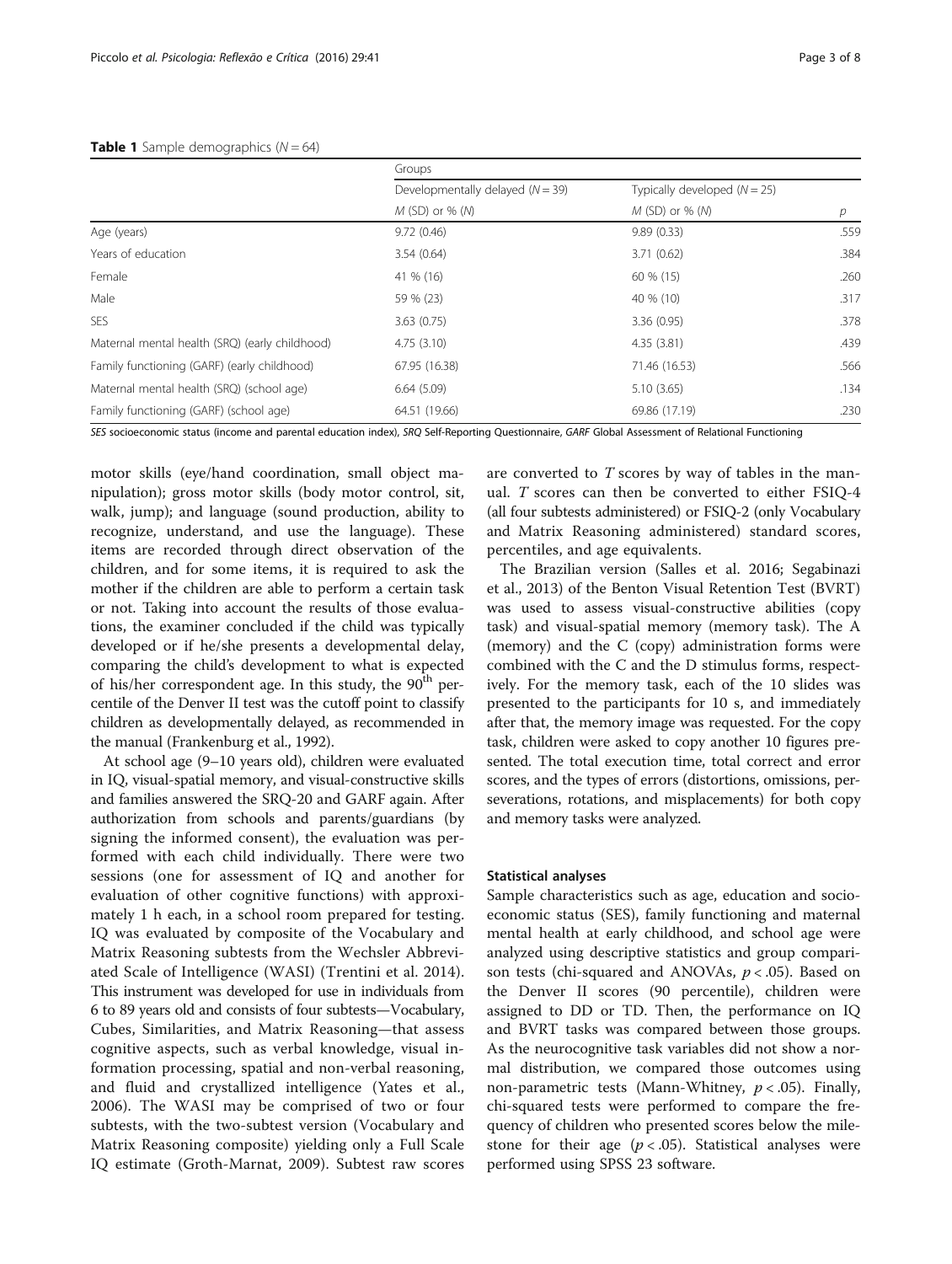#### Results

#### IQ differences between groups

When analyzing the whole sample  $(N = 64)$ , a significant difference in IQ scores between groups was observed. The DD group showed lower IQ scores compared to TD  $(F (1,62) = 6.018; p = .017; \eta^2 = .09)$ . Taking into account that intellectual deficits could bias the interpretation of neuropsychological performance, children with IQ scores under 70 were removed  $(N = 8)$  from further comparative analysis between groups. All of them were from the DD group. The difference between groups for the socioeconomic variables remained statistically nonsignificant, and the IQ difference between DD and TD was not significant anymore.

# Visual-spatial memory and visual-constructive skill differences between groups

There were significant differences between groups in both the BVRT copy and memory tasks (Table 2 and Fig. [1](#page-4-0)). Figure [1](#page-4-0) illustrates the groups' statistical significant differences in performance: DD were less accurate and made more errors as distortions and misplacements for both copy and memory tasks in relation to TD. In addition, significant differences between groups were observed in omissions, perseverations, and rotation for the BVRT memory task: DD committed more of those types of errors. Finally, it was observed that the DD were

Table 2 BVRT performance by groups (Mann-Whitney test)

faster to execute the copy task but slower in performing the memory task when compared to TD (this last difference showed a very small effect size—see Table 2).

#### Classification according to BVRT normative milestones

Finally, it was observed that DD scores in both copy and memory tasks were more frequently classified under the milestone for their age (according to the BVRT normative milestones), when compared to the TD. In the copy task, 15.4 % of DD performed below the milestone in the correct scores and 20.5 % in the error scores, whereas 12 % of TD were below the milestone for both correct and error scores. The difference was not statistically significant for copy tasks, but it was significant for memory tasks: correct score difference  $X^2$  (2,  $N = 56$ ) = 4.24,  $p = .012$ , and error score difference  $X^2$  (2,  $N = 56$ ) = 4.41,  $p = .038$ . In the memory task, 15.4 % of DD have performed below the milestone for both correct and error scores, whereas no children from the TD group showed scores below that limit.

# Discussion

The findings from this study indicated that the neuropsychomotor development delay perceived at 4 years of age was associated with IQ and the development of visual-spatial abilities later, at school age. The skills developed in early childhood seem to be fundamental to

|                  | Groups                    |                           | $\iota$ | Z        | p      | $\eta^2$     |
|------------------|---------------------------|---------------------------|---------|----------|--------|--------------|
|                  | $DD(N=31)$<br>Mdn (Range) | $TD(N=25)$<br>Mdn (Range) |         |          |        |              |
|                  |                           |                           |         |          |        |              |
| BVRT-copy task   |                           |                           |         |          |        |              |
| Correct score    | $8.72(5-10)$              | 10                        | 80.5    | $-5.427$ | < .001 | .53          |
| Error score      | $1.39(0-5)$               | $\mathbf 0$               | 80.5    | $-5.427$ | < .001 | .53          |
| Distortions      | $1.22(0-4)$               | $\mathbf{0}$              | 80.5    | $-5.428$ | < .001 | .53          |
| Omissions        | $\circ$                   | $\mathbf{0}$              | 356.5   | $\circ$  | 1      | $\circ$      |
| Perseverations   | $\mathsf{O}\xspace$       | $\mathbf{0}$              | 356.5   | $\circ$  |        | $\mathbf{0}$ |
| Rotations        | $\mathbf 0$               | $\mathbf{0}$              | 356.5   | $\circ$  | 1      | $\circ$      |
| Misplacements    | $0.11(0-1)$               | $\mathbf 0$               | 138.0   | $-4.598$ | < .001 | .38          |
| Time (minutes)   | $7.36(4-12)$              | $9.87(6-23)$              | 157.0   | $-3.666$ | < .001 | .24          |
| BVRT-memory task |                           |                           |         |          |        |              |
| Correct score    | $5.44(4-8)$               | $5.67(3-8)$               | 175.5   | $-3.268$ | .001   | .19          |
| Error score      | $7.22(4-11)$              | $4.83(4-5)$               | 156.0   | $-3.621$ | < .001 | .23          |
| Distortions      | $4.06(1-7)$               | $3.44(0-8)$               | 157.5   | $-3.591$ | .002   | .23          |
| Omissions        | $1.44(0-6)$               | $0.22(0-2)$               | 118.5   | $-4.316$ | < .001 | .33          |
| Perseverations   | $1.55(0-3)$               | $0.33(0-3)$               | 50.5    | $-5.538$ | < .001 | .55          |
| Rotations        | $0.56(0-1)$               | $0.39(0-1)$               | 212.0   | $-2.625$ | .009   | .12          |
| Misplacements    | $0.83(0-3)$               | $0.56(0-1)$               | 189.0   | $-3.037$ | .002   | .16          |
| Time (minutes)   | $9.61(6-16)$              | $9.63(6-18)$              | 231.0   | $-2.270$ | .023   | .09          |

BVRT Benton Visual Retention Test, DD developmentally delayed group, TD typically developed group, Mdn median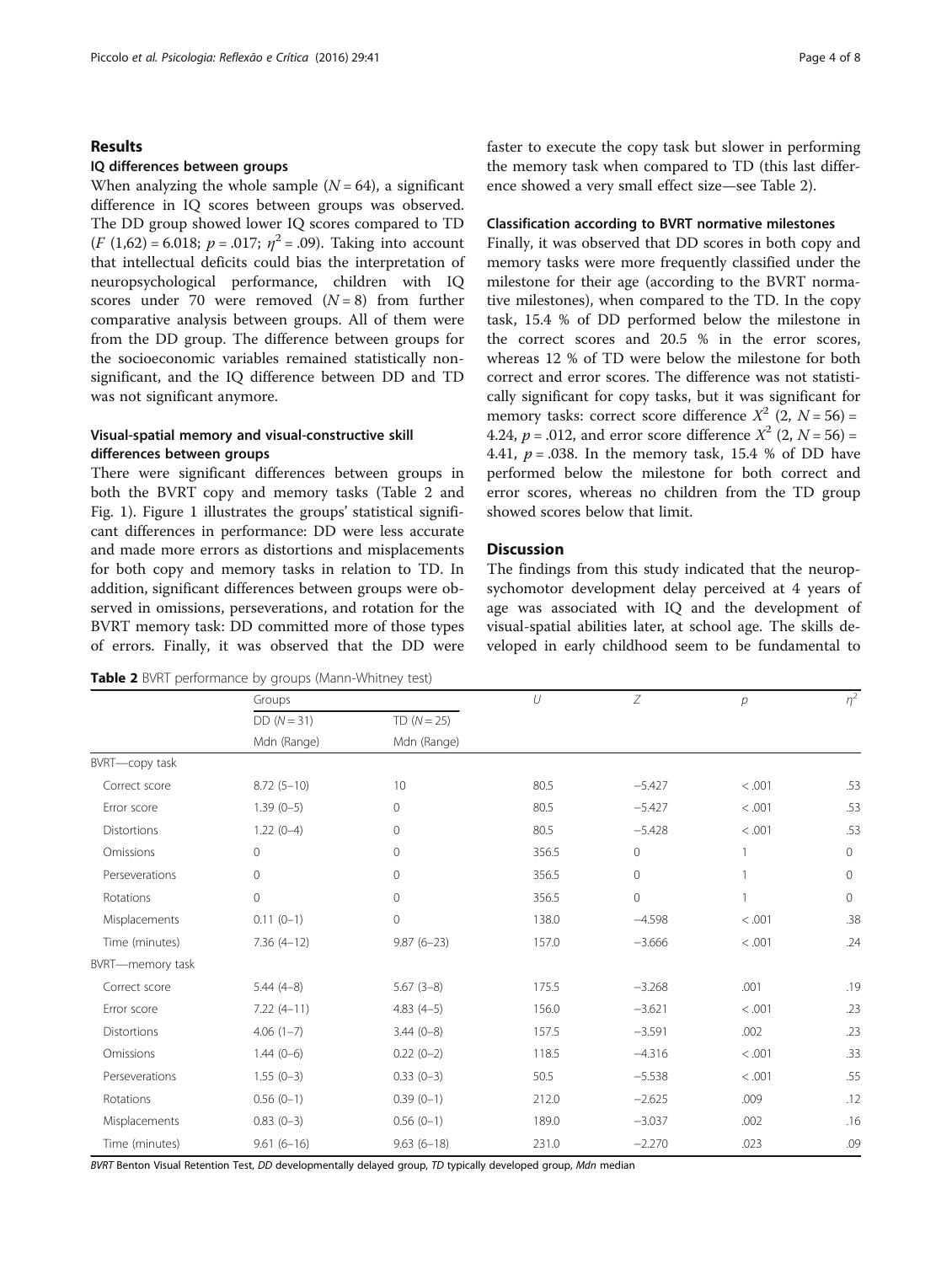<span id="page-4-0"></span>

the further development of intellectual abilities in the following stages, such as school age (Leisman et al. [2015;](#page-6-0) Mecca et al. [2012](#page-7-0)). Standard neuropsychomotor development consists of progressively refined coordination of motor skills with visual-spatial abilities, specially through environmental exploration, improved planning and mental organization, and cognitive skills related to the development of higher-order cognitive skills, such as memory and executive functions, later in life (Lanca et al. [2003\)](#page-6-0). In terms of visual memory, it seems that there is a dynamic interaction between cognitive function and visual perception and visual-spatial skills during development. Studies with visual-agnostic children suggested that deficits in visual-spatial skills may have an effect on visual memory performance (Metitieri et al. [2013\)](#page-7-0). In this study, it is possible that children from the developmentally delayed group have more difficulties in performing a visual memory task given their deficit in basic motor and perceptual skills early in childhood.

It is important to point out that the whole sample is essentially from low socioeconomic status families. Previous publications with this longitudinal data reported that socioeconomic conditions and maternal mental health were associated with language (Piccolo et al., [2012](#page-7-0)), memory and executive function performance, and stress (Piccolo et al. [2016](#page-7-0)). Studies have reported that environmental—such as socioeconomic status, home language environment, parental style, parental mental health—and biological factors—cortisol and neurotransmitter levels, for example—may influence the typical sequence of child development, affecting cognitive abilities (Brito & Noble, [2014;](#page-6-0) Johnson et al. [2016](#page-6-0); Noble et al., [2015\)](#page-7-0). The stimulation of sensorimotor abilities in the first years of life seems to be crucial for the development of subsequent cognitive skills (Hernandez &

Caçola, [2015](#page-6-0); Tierney & Nelson, [2009](#page-7-0)). Several factors may have an effect in cognitive development, such as low birth weight; respiratory, neurological, and cardiovascular disorders; neonatal infections; malnutrition; low socioeconomic status; and prematurity, for example (Avants et al., [2015;](#page-6-0) Greenough & Black, [2013;](#page-6-0) Handal et al. [2007](#page-6-0)). The more negative factors in the children's life, the more likely the damages in their development (Evans & Fuller-Rowell, [2013\)](#page-6-0).

The first years of life are the period of greater brain plasticity (Markham & Greenough, [2004](#page-6-0); Wachs et al. [2014\)](#page-7-0), and the activities carried out in this phase support the integration between the different sensory sources, facilitating the emergence of adaptive responses to different situations, which forms the basis for the acquisition of mental and social skills (Leisman et al., [2015](#page-6-0)). Children living in deprived environments are more susceptible to adverse environmental conditions such as toxins, chronic malnutrition, nutrient deficiency, and lack of stimulation, leading to a higher risk of neurological and behavioral disorders, such as learning disabilities and intellectual deficit later in life (Handal et al., [2007;](#page-6-0) Johnson et al., [2016](#page-6-0)). Given that the groups assessed in this study were composed of children from low SES families, the socioeconomic factors may have limited sensorimotor experiences in early childhood. It is hypothesized that these limitations in an extremely important period for child development, combined with limited access to materials and suitable conditions for the development of the child, could not be compensated for up to school age for this study's sample. It has been pointed out also the need to deepen the study of environmental variables (Lipina & Segretin, [2015](#page-6-0)), as other factors such as language environment at home (Melvin et al., [2016](#page-7-0)), absence of a parent (McLanahan et al. [2013](#page-7-0)), or stress as a result of living in disadvantaged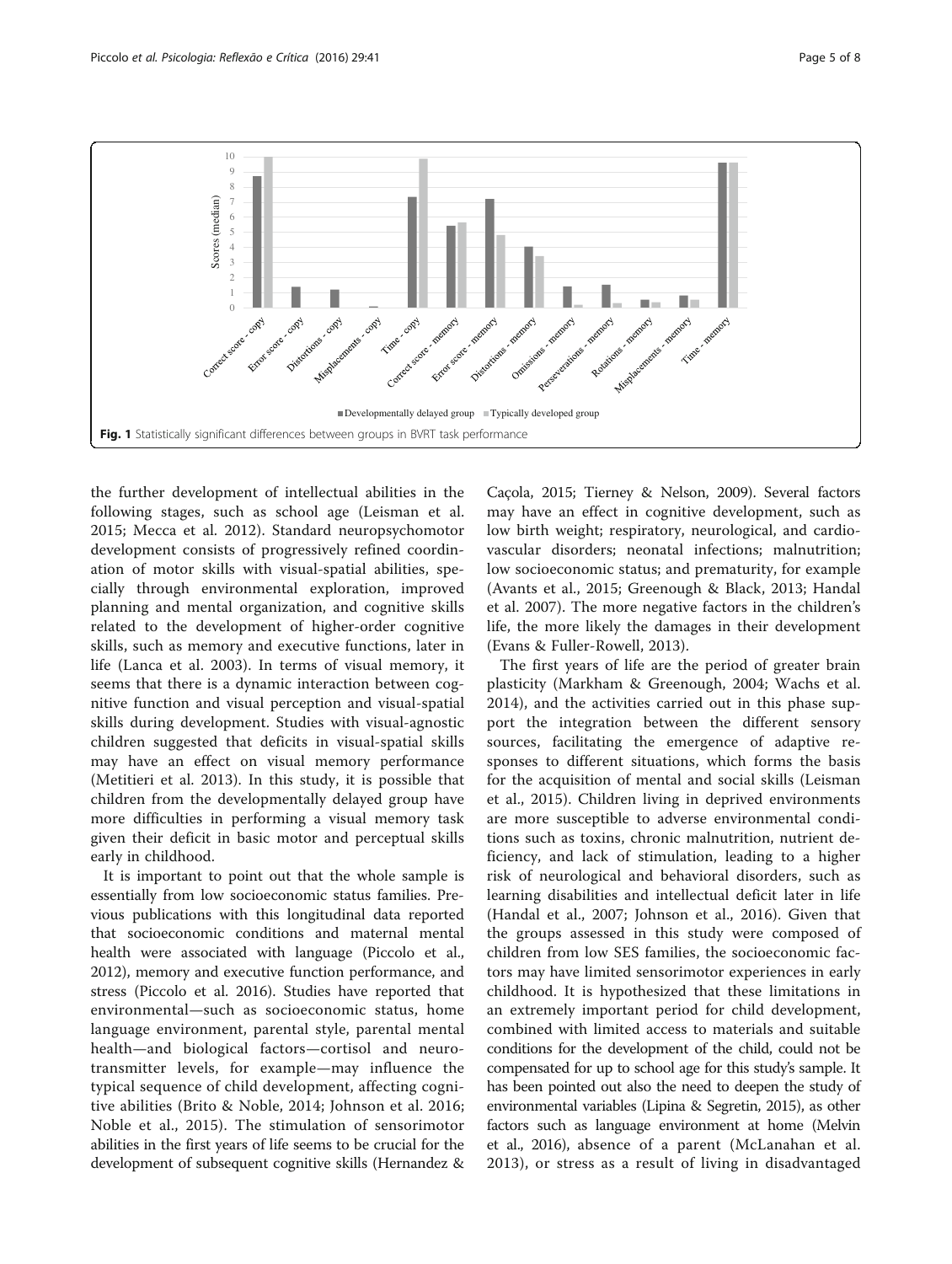environments (Callaghan & Tottenham, [2016](#page-6-0); Evans & Fuller-Rowell, [2013](#page-6-0); Piccolo et al., [2016\)](#page-7-0) may have short- and long-term effects in child development.

One can ask: if all children are from low SES environments, why do some of them have presented deficits but some of them have not? Some hypotheses were formulated to answer this question. First, there are genetic factors that may determine at least a significant amount of those cognitive skills and deficits (Krapohl et al., [2014\)](#page-6-0), and it may vary from children to children. Then, there are other variables that can be involved such as distinct pedagogical practice approach from different schools (Bondy et al. [2007](#page-6-0); Challen et al. [2014](#page-6-0); Malti et al. [2011\)](#page-6-0), parenting style (Karbach et al. [2013](#page-6-0); Lugo-Gil & Tamis-LeMonda, [2008\)](#page-6-0), and environmental nurturing (Avants et al., [2015](#page-6-0); McEwen, [2012](#page-7-0)). Some mechanisms of resilience may underline these results as well (Chen et al., [2012](#page-6-0); Hutz et al. [1996](#page-6-0)). Finally, all those hypothesized dimensions may be involved and impact on children development through a mechanism explored by social sciences called the "Matthew effect" or "accumulated advantage" (Mellard et al. [2012;](#page-7-0) Stanovich, [1986](#page-7-0)). According to this theory, individuals who have better developmental conditions develop better skills, which in turn improve their environment, creating a beneficial cumulative effect. On the other hand, those individuals from more disadvantaged environments who already present a deficit, specially a difficulty in the important dimension of functionality, may not be able to overcome these difficulties once the environment is not stimulating enough and the opportunities of better life conditions (such as high-quality schools and safe neighborhoods) are scarce, limited, or insufficient, creating a cycle of maladaptation that becomes harder to cope with.

Studies about the effect of early life experiences, its effects on development, and the mechanisms that underlie those associations still have a lot of questions to answer, and this research provides additional evidences in this sense. The strengths of this study include the analysis of a longitudinal sample, which allows inferring data on child development along different stages, although not causal relationships. In addition, this study contributes to the comprehension of how events that occur in the first years of life are essential for understanding the later development. Results from this study draw attention to the importance of early development evaluation to identify children with delays and start intervention as soon as those deficits are detected. The findings of this study have implications for intervention programs as well. First, it seems that the best strategy is to start the intervention early in childhood, as it was already reported in studies from social and economic sciences showing that early developmental delay prevention significantly reduces future costs in treatments (Belfield et al. [2006](#page-6-0); Heckman, [2000](#page-6-0); Reynolds et al. [2011](#page-7-0)). Second, it implies that interventions targeting children who grow up in disadvantaged environments may create opportunities for them to overcome those environmental limitations and achieve better cognitive outcomes.

It is important to mention that our findings can only indicate correlational association between the variables in those two different periods of children's development. Although this study had a longitudinal design, we cannot infer casual effects of the variables from early childhood on the differences in visual-constructive skills later on at school age, since other variables (biological, behavioral, or socioeconomic) may contribute to the outcomes. Future studies aim to surpass some limitations of this work, expanding the sample size and investigating further factors of resilience and childhood development protection.

#### Conclusions

This study pointed out an important association between neuropsychomotor development at early childhood and children's visual-constructive skills at school age. Those findings call attention to the importance of early evaluation of children's development. Delays in child development trigger a complex and damaging cycle for the development of the child with such deficits. Consequently, it is necessary to evaluate and understand the cognitive processing in preschoolers in detail, taking into account family and school relationships, as well as its impact on the child's adaptive functioning. Complete neuropsychological assessment enables early identification of children's preserved and affected abilities. As a consequence, it is possible to delineate effective early interventions and likely help children reach better outcomes.

#### Authors' contributions

LRP conceived the study, analyzed the data, participated in its design, and wrote the manuscript. JDS helped to analyze the data, participated in the design of the study, and helped to write the manuscript. OGE, CLCE, DRB, CMT, and CH participated in the study design and coordination and helped to write the manuscript. JFS conceived the study, participated in its design and coordination, and helped to write the manuscript. All authors read and approved the final manuscript.

#### Competing interests

The authors declare that they have no competing interests.

#### Ethics approval and consent to participate

This study was approved by the Ethics Committee of the Hospital de Clínicas de Porto Alegre (number 08073/2008).

#### Author details

<sup>1</sup>Departamento de Psicologia, Universidade Federal do Rio Grande do Sul (UFRGS), Rua Ramiro Barcellos, 2600, 90035-003 Porto Alegre, RS, Brazil. 2 Departamento de Psiquiatria e Medicina Legal, UFRGS, Rua Ramiro Barcelos 2350, 90035-903 Porto Alegre, RS, Brazil. <sup>3</sup>Grupo Hospitalar Conceição, Av. Francisco Trein, 596, 91350-200 Porto Alegre, RS, Brazil.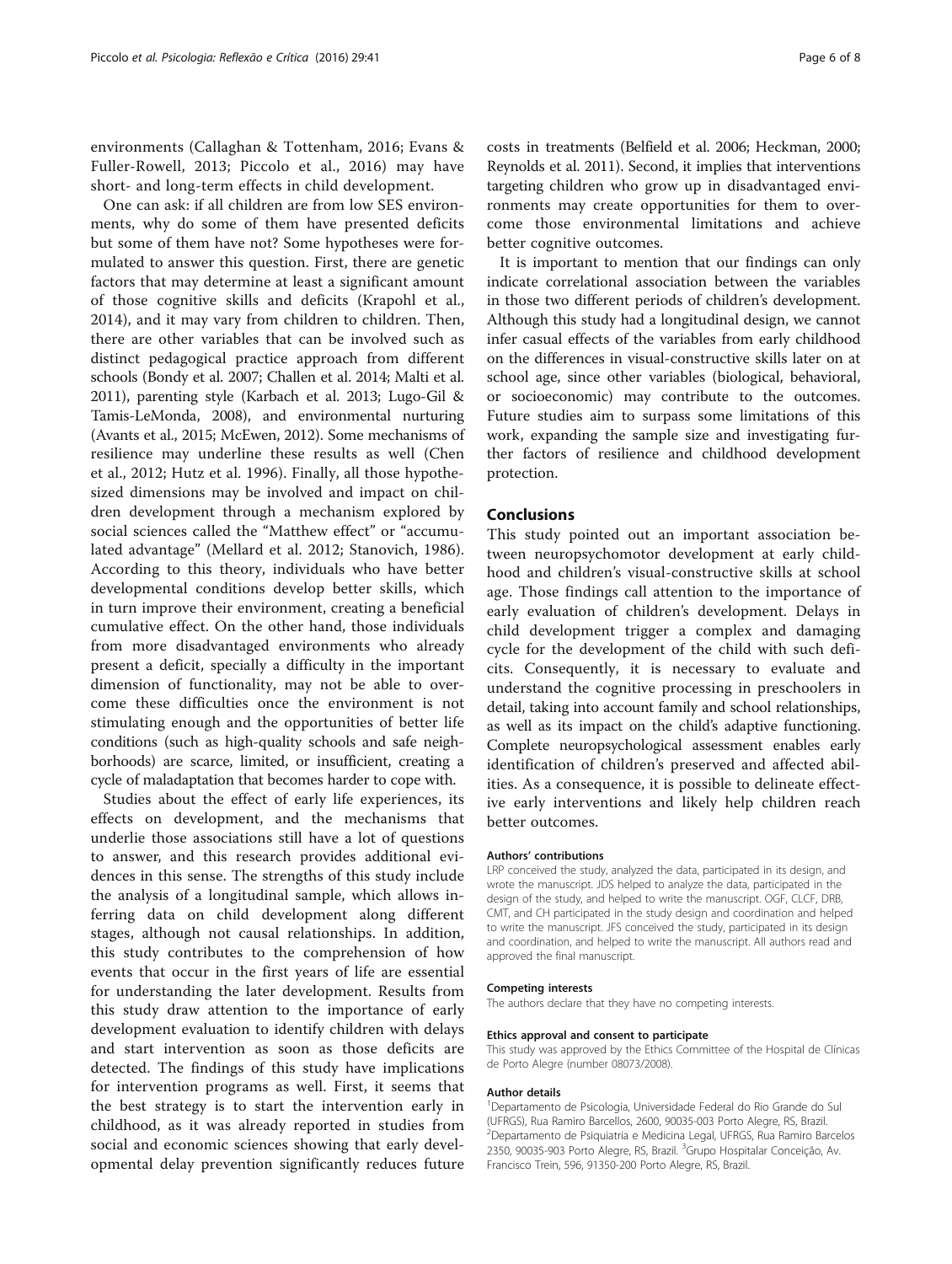#### <span id="page-6-0"></span>Received: 14 July 2016 Accepted: 8 September 2016 Published online: 18 September 2016

#### References

- Accardo, P. J., Accardo, J. A., & Capute, A. J. (2008). A neurodevelopmental perspective on the continuum of developmental disabilities. (3rd ed. Vol. I). Baltimore: Paul H Brookes Publishing.
- Ali, S. S. (2013). A brief review of risk-factors for growth and developmental delay among preschool children in developing countries. Advanced Biomedical Research, 2, 91. doi[:10.4103/2277-9175.122523](http://dx.doi.org/10.4103/2277-9175.122523).
- Allen, L. R., & Kelly, B. B. (2015). Transforming the workforce for children birth through age 8: a unifying foundation. Washington, DC: National Academies Press (US).
- Amaral, A. C. T., Tabaquim, M. L. M., & Lamônica, D. A. C. (2005). Avaliação das habilidades cognitivas, da comunicação e neuromotoras de crianças com risco de alterações do desenvolvimento. Revista Brasileira de Educação Especial, 11(2), 185–200.
- Avants, B. B., Hackman, D. A., Betancourt, L. M., Lawson, G. M., Hurt, H., & Farah, M. J. (2015). Relation of childhood home environment to cortical thickness in late adolescence: specificity of experience and timing. PloS One, 10(10), e0138217. doi:[10.1371/journal.pone.0138217](http://dx.doi.org/10.1371/journal.pone.0138217).
- Bart, O., Hajami, D., & Bar-Haim, Y. (2007). Predicting school adjustment from motor abilities in kindergarten. Infant and Child Development, 16(6), 597–615. doi[:10.1002/icd.514](http://dx.doi.org/10.1002/icd.514).
- Belfield, C. R., Nores, M., Barnett, W. S., & Schweinhart, L. J. (2006). The High/Scope Perry Preschool Program: cost-benefit analysis using data from the age-40 followup. Journal of Human Resources, 41(1), 162–190. doi:[10.3368/jhr.XLI.1.162](http://dx.doi.org/10.3368/jhr.XLI.1.162).
- Bondy, E., Ross, D. D., Gallingane, C., & Hambacher, E. (2007). Creating environments of success and resilience: culturally responsive classroom management and more. Urban Education, 42(4), 326–348. doi[:10.1177/](http://dx.doi.org/10.1177/0042085907303406) [0042085907303406](http://dx.doi.org/10.1177/0042085907303406).
- Brito, N. H., & Noble, K. G. (2014). Socioeconomic status and structural brain development. Frontiers in Neuroscience, 8, 276. doi[:10.3389/fnins.2014.00276.](http://dx.doi.org/10.3389/fnins.2014.00276)
- Callaghan, B. L., & Tottenham, N. (2016). The neuro-environmental loop of plasticity: a cross-species analysis of parental effects on emotion circuitry development following typical and adverse caregiving. Neuropsychopharmacology, 41(1), 163–176. doi:[10.1038/npp.2015.204.](http://dx.doi.org/10.1038/npp.2015.204)
- Casey, B. J., Galvan, A., & Hare, T. A. (2005). Changes in cerebral functional organization during cognitive development. Current Opinion in Neurobiology, 15(2), 239–244. doi[:10.1016/j.conb.2005.03.012.](http://dx.doi.org/10.1016/j.conb.2005.03.012)
- Challen, A. R., Machin, S. J., & Gillham, J. E. (2014). The UK Resilience Programme: a school-based universal nonrandomized pragmatic controlled trial. Journal of Consulting and Clinical Psychology, 82(1), 75–89. doi[:10.1037/a0034854](http://dx.doi.org/10.1037/a0034854).
- Chen, C. H., Gutierrez, E. D., Thompson, W., Panizzon, M. S., Jernigan, T. L., Eyler, L. T., Dale, A. M. (2012). Hierarchical genetic organization of human cortical surface area. Science, 335(6076), 1634-1636. doi:[10.1126/science.1215330](http://dx.doi.org/10.1126/science.1215330)
- Corso, H. V. (2007). Dificuldades de aprendizagem e atrasos maturativos: atenção aos aspectos neuropsicomotores na avaliação e terapia psicopedagógicas. Revista Psicopedagogia, 24(73), 76–89.
- Davis, N. M., Ford, G. W., Anderson, P. J., & Doyle, L. W. (2007). Developmental coordination disorder at 8 years of age in a regional cohort of extremelylow-birthweight or very preterm infants. Developmental Medicine and Child Neurology, 49(5), 325–330. doi[:10.1111/j.1469-8749.2007.00325.x.](http://dx.doi.org/10.1111/j.1469-8749.2007.00325.x)
- de Moura, D. R., Costa, J. C., Santos, I. S., Barros, A. J. D., Matijasevich, A., Halpern, R., Dumith, S., Karam, S., & Barros, F. C. (2010). Risk factors for suspected developmental delay at age 2 years in a Brazilian birth cohort. Paediatric and Perinatal Epidemiology, 24, 211–221. doi[:10.1111/j.1365-3016.2010.01115.x.](http://dx.doi.org/10.1111/j.1365-3016.2010.01115.x)
- Dornelas, L. F., Duarte, N. M. C., & Magalhães, L. C. (2015). Neuropsychomotor developmental delay: conceptual map, term definitions, uses and limitations. Revista Paulista de Pediatria, 33(1), 88–103. doi[:10.1016/j.rpped.2014.04.009](http://dx.doi.org/10.1016/j.rpped.2014.04.009).
- Drachler, M. L., Marshall, T., & de Carvalho Leite, J. C. (2007). A continuous-scale measure of child development for population-based epidemiological surveys: a preliminary study using Item Response Theory for the Denver Test. Paediatric and Perinatal Epidemiology, 21(2), 138–153. doi[:10.1111/j.1365-3016.](http://dx.doi.org/10.1111/j.1365-3016.2007.00787.x) [2007.00787.x.](http://dx.doi.org/10.1111/j.1365-3016.2007.00787.x)
- Evans, G. W., & Fuller-Rowell, T. E. (2013). Childhood poverty, chronic stress, and young adult working memory: the protective role of self-regulatory capacity. Developmental Science, 16(5), 688–696. doi:[10.1111/desc.12082](http://dx.doi.org/10.1111/desc.12082).
- Falceto, O. G., Busnello, E. D., & Bozzetti, M. C. (2000). Validação de escalas diagnósticas do funcionamento familiar para utilização em serviços de

atenção primária à saúde. Revista Panamericana de Salud Pública, 7(4), 255– 263. doi:[10.1590/S1020-49892000000400007.](http://dx.doi.org/10.1590/S1020-49892000000400007)

- Frankenburg, W. K., Dodds, J., Archer, P., Shapiro, H., & Bresnick, B. (1992). The Denver II: a major revision and restandardization of the Denver Developmental Screening Test. Pediatrics, 89(1), 91–97.
- Grantham-McGregor, S., Cheung, Y. B., Cueto, S., Glewwe, P., Richter, L., Strupp, B., & International Child Development Steering Group. (2007). Developmental potential in the first 5 years for children in developing countries. Lancet, 369(9555), 60–70. doi[:10.1016/S0140-6736\(07\)60032-4.](http://dx.doi.org/10.1016/S0140-6736(07)60032-4)
- Greenough, W. T., & Black, J. E. (2013). Induction of brain structure by experience: substrates for cognitive development. In M. R. Gunnar & C. A. Nelson (Eds.), Developmental behavioral neuroscience (Vol. 24). New York, NY: Routledge.
- Groth-Marnat, G. (2009). Handbook of psychological assessment (5th ed.). Hoboken, NJ: Wiley.
- Handal, A. J., Lozoff, B., Breilh, J., & Harlow, S. D. (2007). Sociodemographic and nutritional correlates of neurobehavioral development: a study of young children in a rural region of Ecuador. Pan American Journal of Public Health, 21(5), 292–300. doi[:10.1590/S1020-49892007000400004](http://dx.doi.org/10.1590/S1020-49892007000400004).
- Heckman, J. J. (2000). Policies to foster human capital. Research in Economics, 54(1), 3–56. doi[:10.1006/reec.1999.0225.](http://dx.doi.org/10.1006/reec.1999.0225)
- Hernandez, A. M., & Caçola, P. (2015). Motor proficiency predicts cognitive ability in four-year-olds. European Early Childhood Education Research Journal, 23(4), 573–584. doi[:10.1080/1350293X.2014.991094.](http://dx.doi.org/10.1080/1350293X.2014.991094)
- Hutz, C., Koller, S. H., & Bandeira, D. R. (1996). Resiliência e vulnerabilidade em crianças em situação de risco. Coletâneas da ANPEPP, 1(12), 79–86.
- Iverson, J. M. (2010). Developing language in a developing body: the relationship between motor development and language development. Journal of Child Language, 37(2), 229–261. doi:[10.1017/S0305000909990432.](http://dx.doi.org/10.1017/S0305000909990432)
- Johnson, S. B., Riis, J. L., & Noble, K. G. (2016). State of the art review: poverty and the developing brain. Pediatrics, 137(4), e20153075. doi:[10.1542/peds.](http://dx.doi.org/10.1542/peds.2015-3075) [2015-3075.](http://dx.doi.org/10.1542/peds.2015-3075)
- Karbach, J., Gottschling, J., Spengler, M., Hegewald, K., & Spinath, F. M. (2013). Parental involvement and general cognitive ability as predictors of domainspecific academic achievement in early adolescence. Learning and Instruction, 23, 43–51. doi[:10.1016/j.learninstruc.2012.09.004](http://dx.doi.org/10.1016/j.learninstruc.2012.09.004).
- Krapohl, E., Rimfeld, K.i, Shakeshaft, N. G., Trzaskowski, M., McMillan, A., Pingault, J., Plomin, R. (2014). The high heritability of educational achievement reflects many genetically influenced traits, not just intelligence. Proceedings of the National Academy of Sciences, 111(42), 15273-15278. doi:[10.1073/pnas.1408777111](http://dx.doi.org/10.1073/pnas.1408777111)
- Lanca, M., Jerskey, B. A., & O'Connor, M. G. (2003). Neuropsychologic assessment of visual disorders. Neurologic Clinics, 21(2), 387–416. doi:[10.1016/S0733-](http://dx.doi.org/10.1016/S0733-8619(02)00109-3) [8619\(02\)00109-3](http://dx.doi.org/10.1016/S0733-8619(02)00109-3).
- Le Boulch, J. (2001). O desenvolvimento psicomotor: do nascimento até os 6 anos. Porto Alegre, RS: Artes Médicas.
- Leisman, G., Mualem, R., & Mughrabi, S. K. (2015). The neurological development of the child with the educational enrichment in mind. Psicología Educativa, 21(2), 79–96. doi:[10.1016/j.pse.2015.08.006](http://dx.doi.org/10.1016/j.pse.2015.08.006).
- Levey, S., & Polirstok, S. (2011). Language development: understanding language diversity in the classroom. Thousand Oaks, CA: Sage.
- Lipina, S. J., & Segretin, M. S. (2015). Strengths and weakness of neuroscientific investigations of childhood poverty: future directions. Frontiers in Human Neuroscience, 9, 53. doi:[10.3389/fnhum.2015.00053.](http://dx.doi.org/10.3389/fnhum.2015.00053)
- Lipkin, P. H., & Schertz, M. (2008). Early intervention. In P. J. Accardo (Ed.), Capute and Accardo's neurodevelopmental disabilities in infancy and childhood (Vol. I, pp. 519–552). Baltimore: Paul H Brookes Publishing.
- Lugo-Gil, J., & Tamis-LeMonda, C. S. (2008). Family resources and parenting quality: links to children's cognitive development across the first 3 years. Child Development, 79(4), 1065–1085. doi:[10.1111/j.1467-8624.2008.01176.x](http://dx.doi.org/10.1111/j.1467-8624.2008.01176.x).
- Malti, T., Ribeaud, D., & Eisner, M. P. (2011). The effectiveness of two universal preventive interventions in reducing children's externalizing behavior: a cluster randomized controlled trial. Journal of Clinical Child & Adolescent Psychology, 40(5), 677–692. doi:[10.1080/15374416.2011.597084.](http://dx.doi.org/10.1080/15374416.2011.597084)
- Mari, J. J., & Williams, P. (1986). A validity study of a psychiatric screening questionnaire (SRQ-20) in primary care in the city of Sao Paulo. The British Journal of Psychiatry, 148(1), 23–26. doi:[10.1192/bjp.148.1.23](http://dx.doi.org/10.1192/bjp.148.1.23).
- Markham, J. A., & Greenough, W. T. (2004). Experience-driven brain plasticity: beyond the synapse. Neuron Glia Biology, 1(4), 351–363. doi[:10.1017/](http://dx.doi.org/10.1017/s1740925x05000219) [s1740925x05000219.](http://dx.doi.org/10.1017/s1740925x05000219)
- MARPLAN. (2008). Dados consolidados 2008. Grupo de mídia de São Paulo. Recuperado em 23 de fevereiro, 2010, do<http://www.ipsos.com.br>.